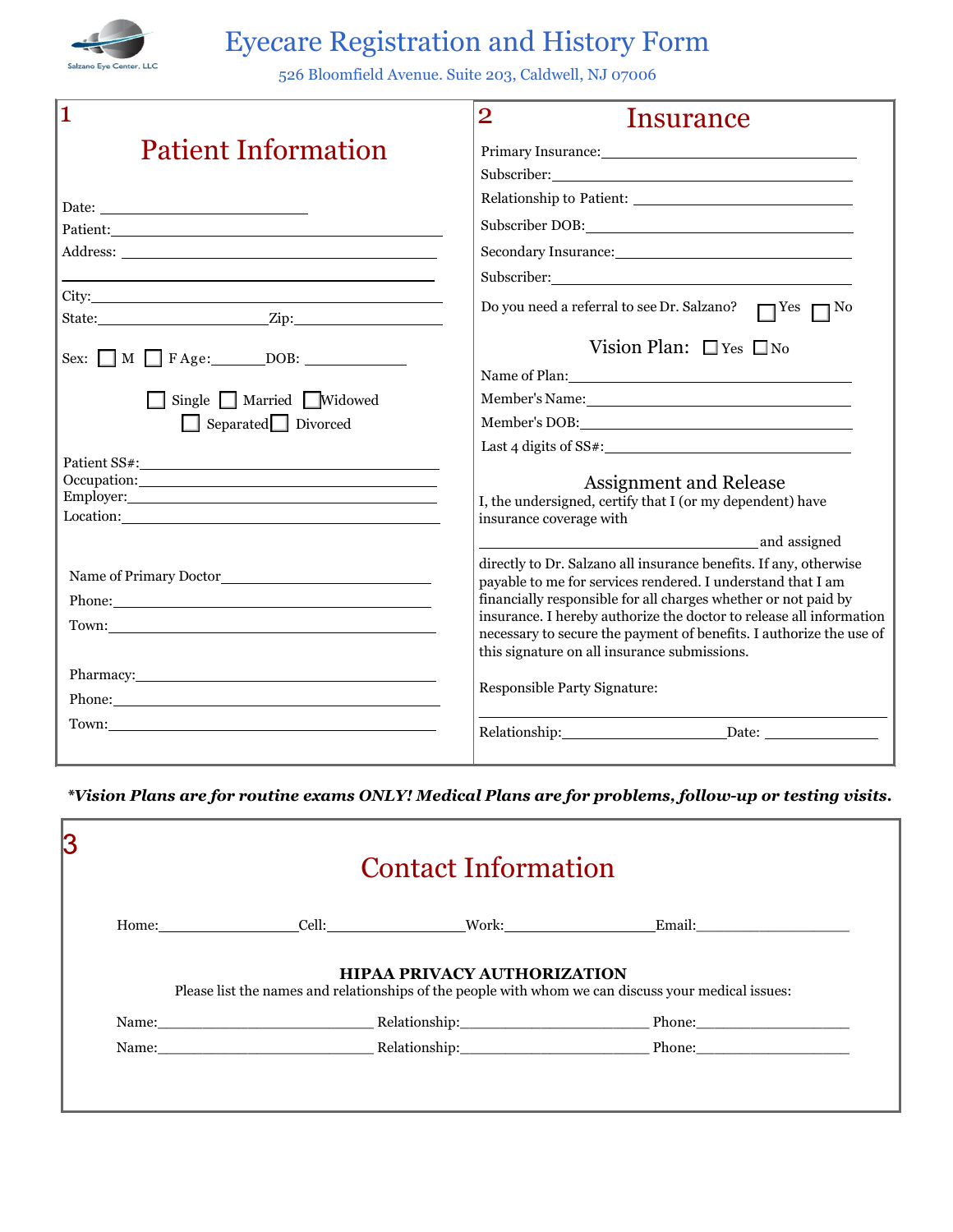|   |                                                                        | <b>Eye Health History</b>                                                                                                                                                                                                                                                                                                                                                                                                                                        |
|---|------------------------------------------------------------------------|------------------------------------------------------------------------------------------------------------------------------------------------------------------------------------------------------------------------------------------------------------------------------------------------------------------------------------------------------------------------------------------------------------------------------------------------------------------|
|   | Reason For Today's Visit: □Routine □Problem<br>Date of Last Exam:      | Do you wear glasses: $\Box$ Yes<br>$\square$ No<br>$\Box$ All the time $\Box$ Driving $\Box$ Reading                                                                                                                                                                                                                                                                                                                                                             |
|   |                                                                        | Do you wear contacts: $\Box$ Yes $\Box$ No                                                                                                                                                                                                                                                                                                                                                                                                                       |
|   | Brand:                                                                 |                                                                                                                                                                                                                                                                                                                                                                                                                                                                  |
|   |                                                                        |                                                                                                                                                                                                                                                                                                                                                                                                                                                                  |
|   |                                                                        |                                                                                                                                                                                                                                                                                                                                                                                                                                                                  |
|   |                                                                        | (Left Eye) Power: Sphere: Cylinder: Axis: ADD:                                                                                                                                                                                                                                                                                                                                                                                                                   |
|   |                                                                        | Place a mark on "Yes" or "No" to indicate if you have had any of the following.                                                                                                                                                                                                                                                                                                                                                                                  |
|   | Bloodshot Eyes $\Box$ Yes $\Box$ No                                    | Glaucoma $\Box$ Yes $\Box$ No                                                                                                                                                                                                                                                                                                                                                                                                                                    |
|   | Blurred Vision-Distance $\Box$ Yes $\Box$ No                           | Headaches $\Box$ Yes $\Box$ No                                                                                                                                                                                                                                                                                                                                                                                                                                   |
|   | Blurred Vision - Near $\Box$ Yes<br>No                                 | Itching Eyes $\Box$ Yes $\Box$ No                                                                                                                                                                                                                                                                                                                                                                                                                                |
|   | Burning Eyes $\Box$ Yes<br>No                                          | Light Sensitive $\Box$ Yes $\Box$ No                                                                                                                                                                                                                                                                                                                                                                                                                             |
|   | Cataracts $\Box$ Yes<br>$\rm No$                                       | Loss of Vision $\Box$ Yes $\Box$ No                                                                                                                                                                                                                                                                                                                                                                                                                              |
|   | Color Vision Poor $\Box$ Yes<br>No                                     | Macular Degeneration $\Box$ Yes $\Box$ No                                                                                                                                                                                                                                                                                                                                                                                                                        |
|   | Crossed Eyes/Strabismus $\Box$ Yes<br>No                               | Migraine Headaches<br>$\square_{\,\mathrm{No}}$<br>$\Box$ Yes                                                                                                                                                                                                                                                                                                                                                                                                    |
|   | Discharge from Eyes $\Box$ Yes<br>No                                   | Night Vision Poor<br>$\Box$ Yes $\Box$ No<br>Red Eyes<br>$\square_{\,\mathrm{No}}$                                                                                                                                                                                                                                                                                                                                                                               |
|   | Dizzy Spells $\Box$ Yes<br>No<br>Double Vision $\Box$ Yes<br>No        | $\Box$ Yes<br>Retinal Disease $\Box$ Yes $\Box$ No                                                                                                                                                                                                                                                                                                                                                                                                               |
|   | Dry Eyes $\Box$ Yes<br>No                                              | $\square_{\,\mathrm{No}}$<br>Seeing Halos $\Box$ Yes                                                                                                                                                                                                                                                                                                                                                                                                             |
|   | Eye Infection $\Box$ Yes<br>$\rm No$                                   | <b>Seeing Flashes</b><br>$\Box$ Yes<br>$\Box_{\rm No}$                                                                                                                                                                                                                                                                                                                                                                                                           |
|   | Eye Injury $\Box$ Yes<br>No                                            | Temporary Loss of Vision<br>$\Box_{\rm No}$<br>$\Box$ Yes                                                                                                                                                                                                                                                                                                                                                                                                        |
|   | Eye Strain $\Box$ Yes<br>No                                            | <b>Twitching Eyelid</b><br>$\Box_{\,\rm No}$<br>$\Box$ Yes                                                                                                                                                                                                                                                                                                                                                                                                       |
|   | Eye Surgery $\Box$ Yes<br>No                                           | $\Box_{\text{No}}$<br>Vision Poor<br>$\Box$ Yes                                                                                                                                                                                                                                                                                                                                                                                                                  |
|   | Fainting Spells, Blackouts $\Box$ Yes<br>$\Box$ No                     | <b>Watering Eyes</b><br>$\Box$ Yes<br>$\Box$ No                                                                                                                                                                                                                                                                                                                                                                                                                  |
|   | Floaters or Spots $\Box$ Yes<br>$\Box$ No                              |                                                                                                                                                                                                                                                                                                                                                                                                                                                                  |
|   |                                                                        | Family Eye History: Check all that apply                                                                                                                                                                                                                                                                                                                                                                                                                         |
|   | $\Box$ Cataracts                                                       | □ Glaucoma □ Macular Degeneration □ Retinal Disease                                                                                                                                                                                                                                                                                                                                                                                                              |
| 5 | <b>Medications</b>                                                     | Allergies                                                                                                                                                                                                                                                                                                                                                                                                                                                        |
|   | List the medications you are currently taking, including<br>eye drops: | List your allergies to medications or other                                                                                                                                                                                                                                                                                                                                                                                                                      |
|   |                                                                        |                                                                                                                                                                                                                                                                                                                                                                                                                                                                  |
|   |                                                                        |                                                                                                                                                                                                                                                                                                                                                                                                                                                                  |
|   |                                                                        |                                                                                                                                                                                                                                                                                                                                                                                                                                                                  |
|   |                                                                        |                                                                                                                                                                                                                                                                                                                                                                                                                                                                  |
|   |                                                                        |                                                                                                                                                                                                                                                                                                                                                                                                                                                                  |
| 6 |                                                                        |                                                                                                                                                                                                                                                                                                                                                                                                                                                                  |
|   |                                                                        | <b>Consent to Use Dilating Drops</b><br>Dilating eye drops are used to enlarge the pupils, allowing Dr. Salzano to examine the inside of your eye. For many types of eye examinations, this                                                                                                                                                                                                                                                                      |
|   |                                                                        | is usually a requirement.                                                                                                                                                                                                                                                                                                                                                                                                                                        |
|   |                                                                        | Dilating drops will usually cause blurred vision. Bright sunlight also can make it difficult to see. The length of time that your vision will be blurred,<br>and the degree to which your eyesight is impaired, varies from patient to patient. Therefore, we strongly suggest you make arrangements for<br>transportation. If you do choose to drive yourself, you acknowledge that you understand the risks and accept full responsibility for any injuries to |

Print Name:\_\_\_\_\_\_\_\_\_\_\_\_\_\_\_\_\_\_\_\_\_\_\_\_\_\_\_\_\_ Signature:\_\_\_\_\_\_\_\_\_\_\_\_\_\_\_\_\_\_\_\_\_\_\_\_\_\_\_\_\_\_\_\_\_\_ Date:\_\_\_\_\_\_\_\_\_\_\_\_

yourself and others. In addition, adverse reactions, such as acute angle-closure glaucoma, may be triggered from the use of dilating drops. This is extremely rare and treatable with immediate medical attention.